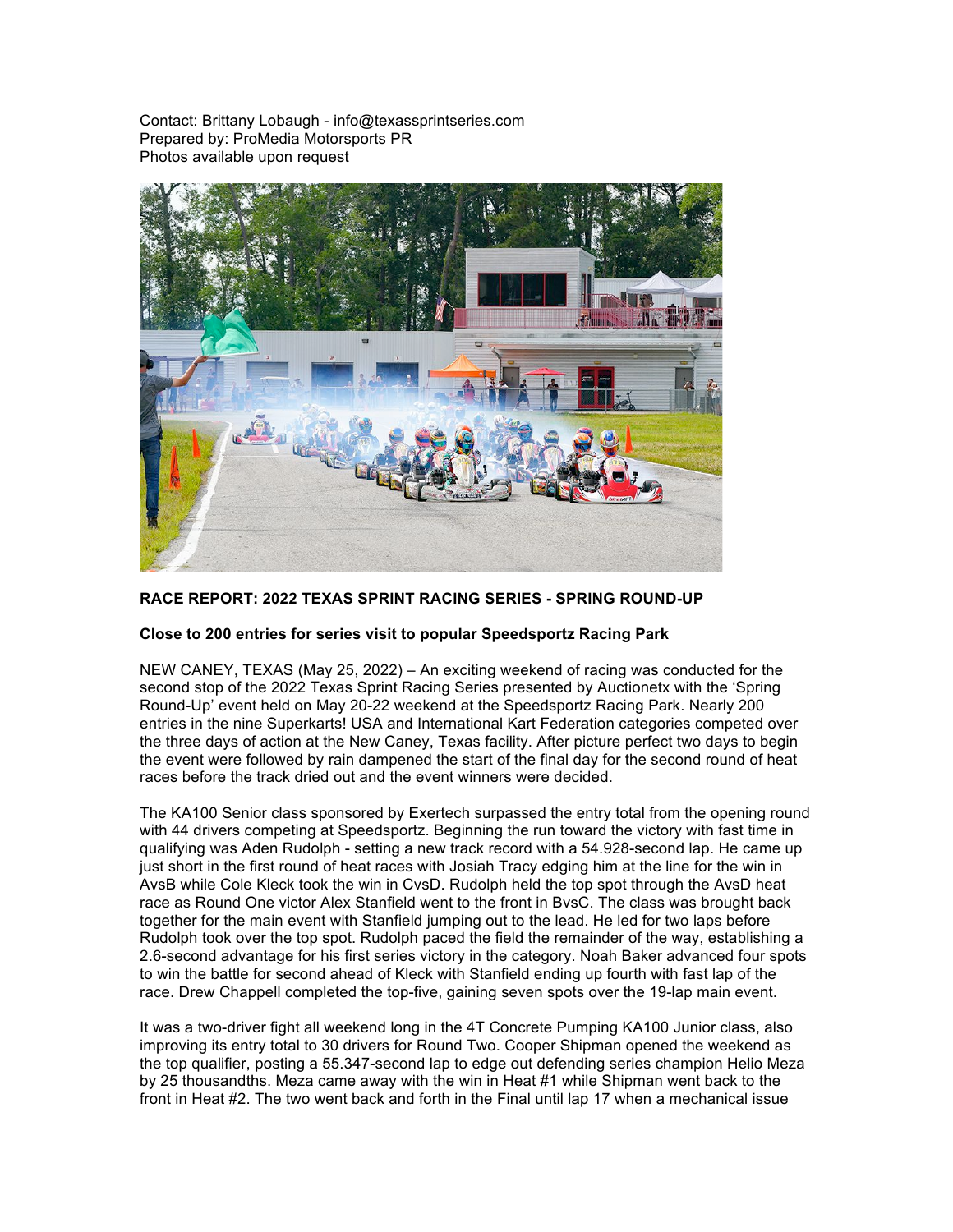put Shipman on the sidelines. Meza, who took the lead on lap 12, was able to drive away to his first series victory of the year. Oscar Iliffe won the fight for second, advancing 14 spots along with Landon Skinner gaining the same amount to finish in the third spot. Ernesto Rivera drove to fourth ahead of Brayden Domingue.

One driver left Speedsportz with two victories on the weekend - Keelan Harvick. The driver from North Carolina grabbed his first win in the Mini Swift class sponsored by the Alan Rudolph Racing Academy. Harvick was fourth in qualifying as Gage Bailey set the fast lap in the time session. Bailey led all 10 laps of Heat #1 while Harvick advanced to second. Harvick was able to conquer the wet conditions for the win in Heat #2 and then lead 17 of the 18 laps toward his first series victory. Bailey was able to post fast lap of the race in a runner-up effort ahead of Tyrone Kemper Jr., who advanced five spots to third. Tyler Roberts led for one lap but fell to fourth by the checkered flag with Derek Wargo in fifth.

Harvick's second victory on the weekend was in the 206 Cadet class sponsored by Ferris Mowers. Harvick, who finished second at Round One in NOLA, qualified seventh with Jaxon Young posting fast time in qualifying. The heat races saw great racing as Young was shuffled out of the lead in Heat #1 before returning to the front by the checkered flag. Harvick, who finished third, went on to win Heat #2 after another great 10-lap heat. Young led the opening three laps before Harvick took control. He would be challenged late by Derek Wargo, who led two laps until Harvick regained the top spot to lead the final two laps for the victory. A late charge by Tyrone Kemper Jr. had him came up 61 thousandths short at the line in a runner-up finish. Paxton Dyson joined them on the podium in third, gaining five spots. Davis Henry also improved five spots to finish fourth ahead of Brayden Westfall. Wargo ended up sixth with Young in the eighth position.

Arguably the best finish of the main events came in the 206 Senior class sponsored by Cruz Racing Development. Bryce Frank, making his 2022 series debut, opened with fast time in qualifying and winning the first heat race by 13 thousandths ahead of former series champion Ethan Wolfe. It was Wolfe that came away winning in Heat #2 with a host of others in the mix. Wolfe led for the opening 16 laps of the Final with Caiden Wolfe joining him at the front. On the final circuit, they along with Braxden Tregre began fighting for the top position. This allowed the second group to close in, making it five drivers fighting for the lead. Through the final corners, Kelvin Xing - who started eighth - was able to make it around the outside of all the drivers fighting for the lead to slip past by the time they reached the finish line, winning by 39 thousandths of a second over Tregre. Frank was able to move into third with Caiden and Ethan completing the topfive.

It was a second straight victory for Ragan Saville in the 206 Junior class sponsored by Saville Electric. The Round One winner found himself fourth in the timed qualifying session as Sawyer Roussel earned the top spot of the time sheets, edging out Jenson Harrell by 21 thousandths. Saville powered through to score the win by beating Roussel to the line in Heat #1. Roussel struck back with a wire-to-wire win in Heat #2 as Saville recovered from early issues to finish second. The two were joined by Preston Piecko at the front in the Final. All three led at a time during the 17-lap race. At the white flag, Piecko was leading ahead of Roussel. On the final circuit, Saville was able to move from third to first to secure the victory. Piecko was second with Roussel in third. Jacob Pollack gained six spots to fourth as Alfred Alvarez del Castillo completed the top-five.

The KA100 Master class sponsored by Kart Racing Solutions welcomed its first different winner since the 2020 season. Defending champion Miguel Mier won each round in 2021 and opened this season with the victory in Round One. The talent pool continues to increase, welcoming 20 drivers at Speedsportz. Martin Stone was able to record the fast time in qualifying. Third-place qualifier Robby Mott - the runner-up at NOLA - jumped up to the front to win in Heat #1. Stone led early in Heat #2 before Mott was able to score the win with Mier sliding into second. From the pole position, Mott was able to lead all 19 laps for his first victory at the series. Mier drove to second with Stone joining them on the podium in third. James Lundburg was fourth with Morgan